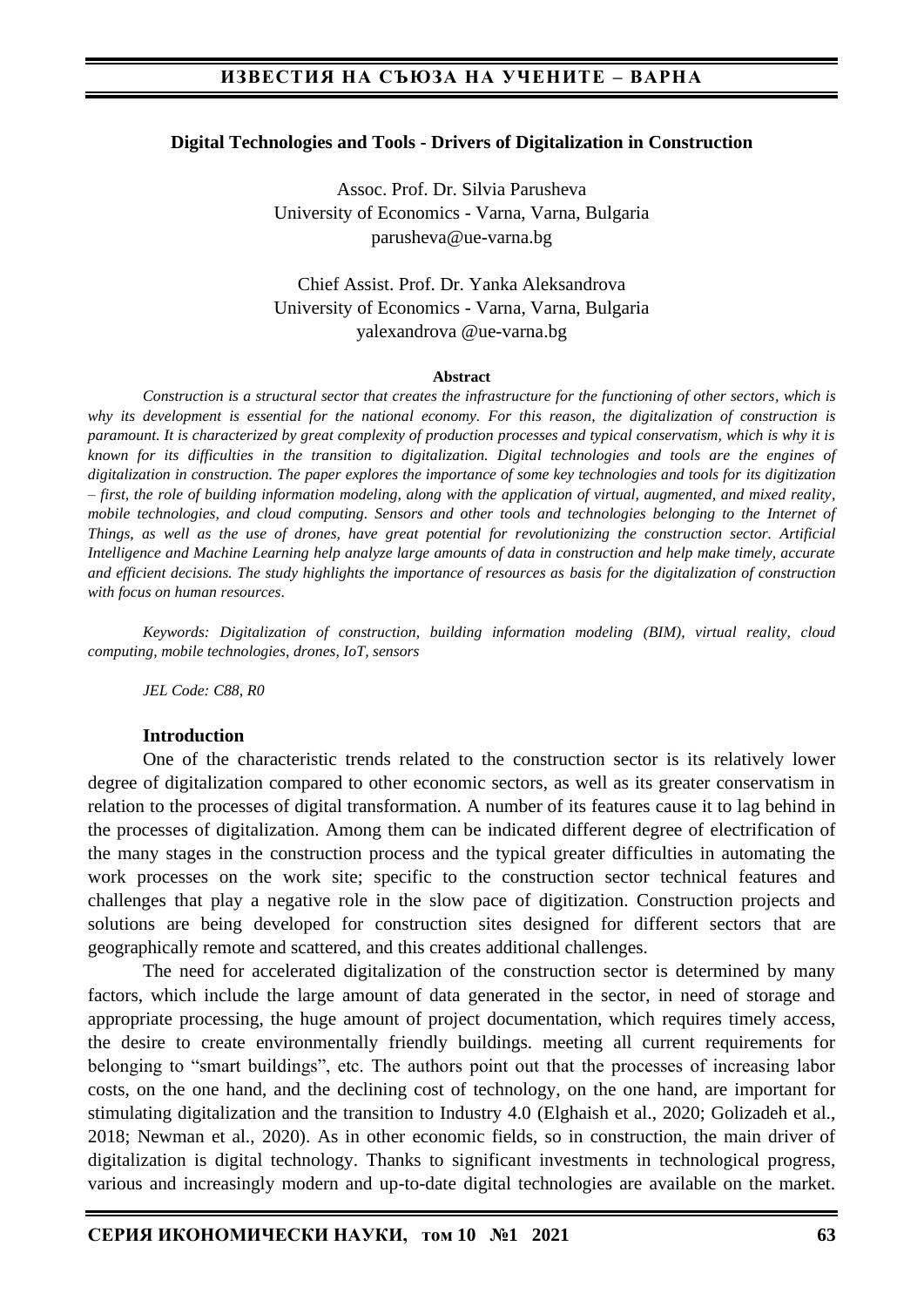The time to reach the market (time-to-market) is constantly decreasing (Urbach and Röglinger, 2018). The whole range of applied digital technologies is very wide and includes on the one hand already established technologies such as mobile technologies, social media, advanced analysis, cloud computing and others. On the other hand, newer technologies are included, such as the Internet of Things (IoT) and blockchain technologies (Fitzgerald et al., 2014).

The introduction of this study outlines some features and trends in the digitalization of the construction sector. The first section examines the main technologies and tools that are drivers for the digitalization of construction. Special emphasis in the second section is placed on some of the leading resources needed for the implementation of digitalization processes in the field of construction. In the conclusion, summaries are made and guidelines for future research related to the research topic are presented.

### **1. Digitalization of Construction – Key Technologies and Tools for its Implementation**

Several key technologies, tools and software are applied to achieve the required level of digital transformation. These include:

### **1.1. Building Information Modelling (BIM)**

BIM has a central position in the digital transformation of the construction sector and is increasingly becoming a leading standard for highly efficient construction. It covers the digitization of the entire construction investment process and the creation and management of building data throughout its life cycle (Andersson, 2016). BIM supports all involved stakeholders by providing them with a digital presentation of the building's characteristics at all stages of its life cycle - from the earliest concept and the start of design to the moment of its demolition. The modeling creates a visually accurate model of the building, and it is accompanied by the maintenance of a database that stores and maintains all the information about the design and construction of its components. BIM allows digital simulation of projects at the earliest stage before a brick is laid. It is essential that BIM can mitigate and overcome planning errors, allow faster calculations, estimate additional costs, and demonstrate the various options for performing part of the work.

Models made with BIM can have several dimensions of design information: 3D BIM, 4D BIM, 5D BIM, and even a subsequent modeling range shared by a number of researchers. The authors emphasize that BIM is not just a replacement for 2D drawings or AutoCAD files. It is a "larger repository of information" that can be further developed and expanded. 3D BIM can be used to assess the structurality of the building before the project. 3D modeling, based on 3 dimensions length, width, and height, is complemented by a fourth dimension - time / schedule, to form 4D modeling (Lu and Tse, 2018).

4D BIM includes time-related information associated with various components of the information model. As the implementation of the project develops, the components in the information model (e.g., standard floors, suspended walls, etc.) also change. Therefore, the 4D model represents the construction process in dynamics and is especially important for managing the construction project schedule over time. It allows visualization of the building model over time by simulating the construction process. As a fifth dimension (5D BIM), cost information is added (Hasan and Rasheed, 2019; McKinsey, 2016). 5D BIM supports early budget estimates with a high degree of detail and accuracy. McKinsey (2016) views 5D BIM as a five-dimensional representation of the physical and functional characteristics of each project. Some authors (Najjar et al., 2019) add even more dimensions - 3D modeling, 4D (Time), 5D (Cost), 6D (Operation), 7D (Sustainability), and 8D (Safety) (Fig. 1).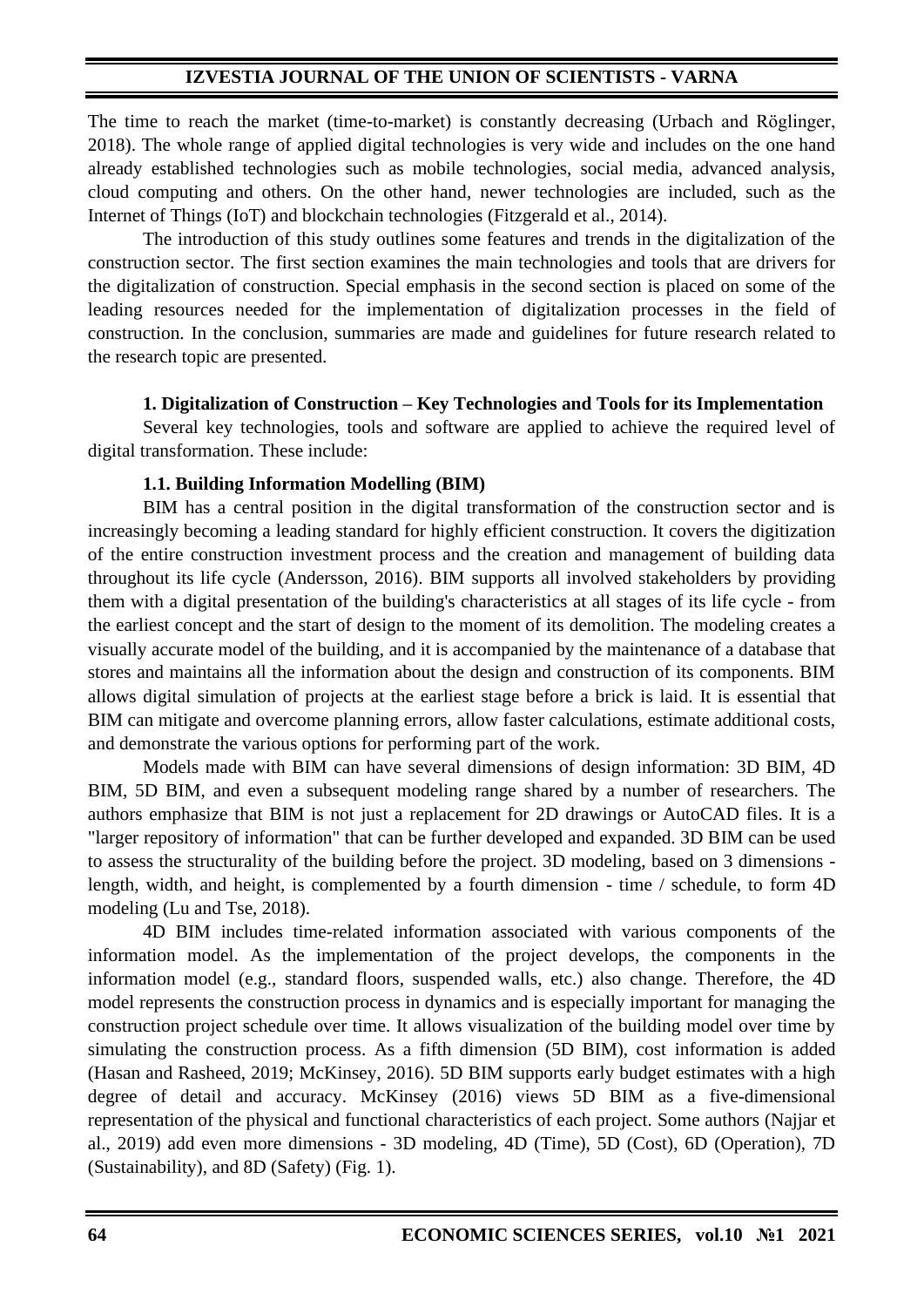

Figure 1. Building Information Modeling dimensions (Najjar et al., 2019)

Currently, according to various authors and their views, BIM modeling can increase its dimensions in addition to 5D, but there is currently no widely accepted definition of BIM with dimensions above 5D (Hasan and Rasheed, 2019). It is offered e.g., 6D BIM to include information on energy consumption in order to achieve high energy efficiency at the design stage.

Special emphasis on the recommendation to use BIM is also required due to the adopted European Union Directive of 2014 (European Parliament Directive, 2014). Article 22 (4) of the Directive recommends the use of BIM as one of the criteria for the award of public contracts. Gradually, the implementation of BIM is becoming mandatory in the various EU member states. Thus e.g., the use of BIM becomes mandatory for public infrastructure projects in Germany from 2020. Similar rules already apply in the Netherlands, Denmark, Finland, and Norway, as well as in the United Kingdom (Roland Berger Global Consulting, 2016).

### **1.2. Virtual, augmented, and mixed reality**

The implementation of virtual, augmented, and mixed reality technologies is leading to a huge change in the way construction companies use and interact with data. Through them, it is possible for clients and employees to imitate a situation, presenting a situation such as walking and feeling what a property will look like, i.e., they allow the user to be placed in a real environment combined with additional, computer-generated information (Izkara, Pérez, Basogain, and Borro, 2007). Virtual reality is useful mostly during the pre-construction phase, and augmented reality is useful after the project has started. The applicability of augmented reality according to some authors (Rankohi and Waugh, 2013) covers the entire life cycle of the construction project and includes monitoring of the construction process as planned, qualification, dynamic visualization of the construction site, defect detection and integration with different BIM streams.

Other authors believe that a variety of computer devices and automated sensors will allow new paradigms for the human-computer interface to interact with digitally controlled information about the construction project (Dunston and Wang, 2005). They propose the development of mixed-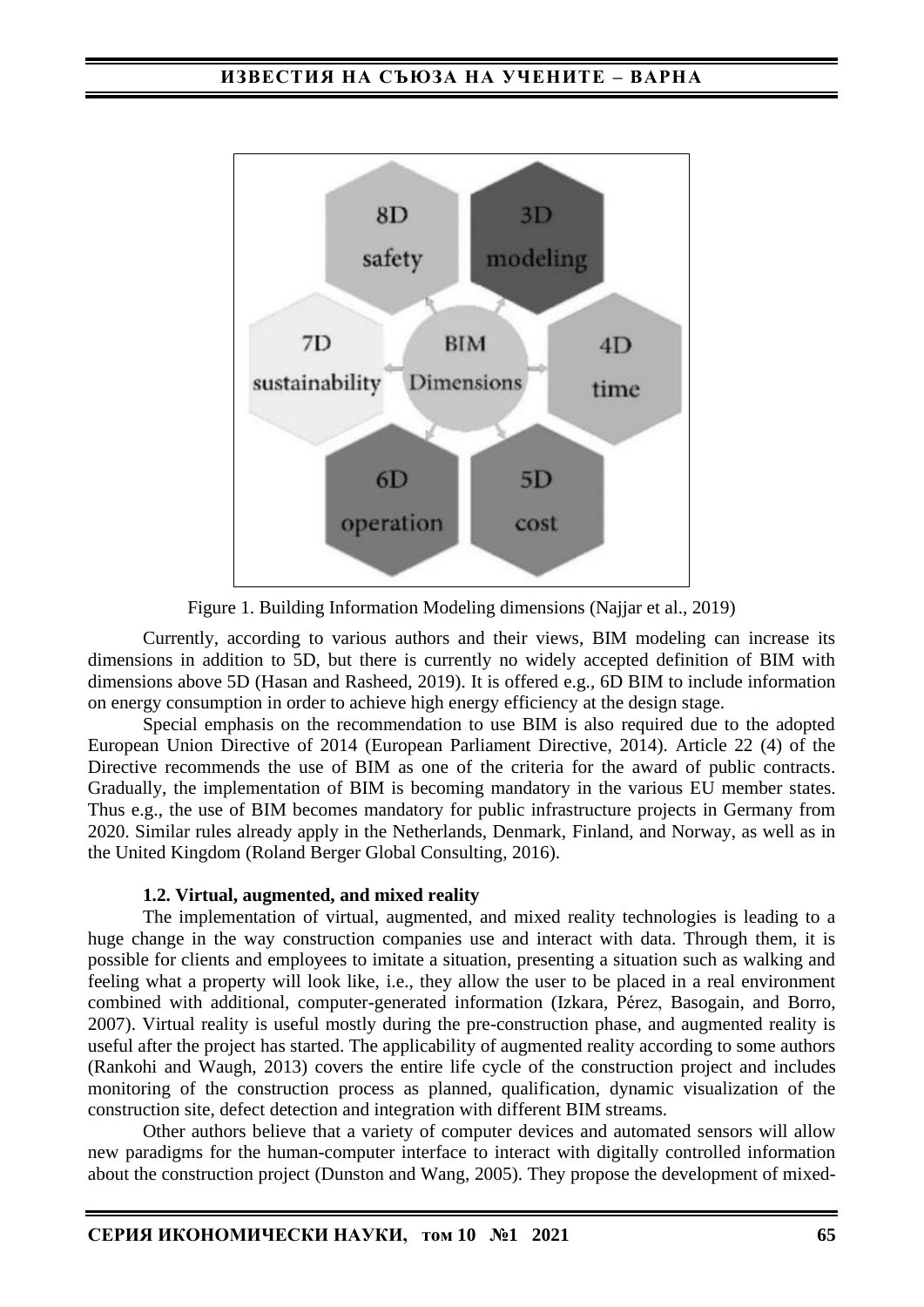reality computer interfaces, and especially augmented reality systems for the architecture, engineering, and construction industries, and describe the technologies and principles for applying such computer interfaces to support all phases of the project life cycle. According to some authors, the use of augmented reality in combination with other supporting technologies, computer software and hardware offers various quantitative and qualitative benefits that improve construction, engineering, and other related tasks (Bademosi. and Issa, 2019). One of the results achieved by successful construction projects is implementation in the planned period and inclusion in the budget or even the realization of savings in the budget. In order to be able to effectively measure the benefits of the application of augmented reality within the life cycle of construction projects, it is important to categorize them into quantitative units such as schedule / plan and cost reduction.

### **1.3. Internet of Things and intelligent sensors**

Internet of Things technologies and tools are used to support a number of aspects of construction processes on construction sites - to ensure the safety of workers, to reduce costs, to assess quality and achieve energy efficiency, to maintain electronic elements used for forecasting environmental conditions, etc. The Internet of Things is a technology that allows any device or object with a sensor to connect to other machines over the Internet. In the context of construction, this technology may include objects or devices such as trucks, bulldozers, cranes, trucks, as well as the use of wearable sensing devices. Each construction site can become a network of interconnected devices that are easily accessible from the construction office. The use of wearable devices (such as GPS and physiological sensors) can, for example, create several possibilities for managing safety and health in the workplace in physically complex and dangerous building structures, such as tracking. the location of workers in a hazardous work area and monitoring their physiological condition (Choi, Hwang and Lee, 2017).

#### **1.4. Mobile technologies and cloud computing**

These two technologies also have a significant impact on the digitalization of construction. Mobile technologies are used in many areas of digital transformation in the construction sector. They are used effectively in the context of all the advantages that can ensure the achievement of an efficient work process in the construction sector. They provide a number of advantages in the design process and construction activities, such as the ability of communication systems to transfer visual data using mobile technologies (Nielsen et al., 2006). The authors derive the regularity according to which the work process applied in the construction sector relies heavily on strong personal relationships and the use of a distributed network of knowledge (Venkatraman and Yoong, 2009). According to them, cooperation tools such as mobile phones, e-mail and fax are not very effective for construction companies. Their research reveals mobile technologies as a suitable tool for collaboration and cites as an example such a tool ClikiFax, which has the potential to perform certain time-critical functions of remote construction sites. In this way, the collaborative communication between the various parties involved in the construction process on or off the construction site is effectively supported.

Regarding mobile technologies, one of the latest surveys of the research company Dodge Data & Analytics among construction professionals shows that 80% of respondents consider them as high-priority technologies, and 4 out of 5 experts say that in currently using some form of mobile technology. Mobile software can improve many aspects of the construction business (eSUB CONSTRUCTION, 2019). Specialists see opportunities specifically for improvement in the management of equipment and fleet in construction, in cost control, as well as accurate and timely collection of data from construction sites.

Authors (Bello et al., 2021) point out that construction sector is associated with intensive data generated from various sources in the implementation of construction projects. In addition, it is also investment intensive, as well as slow in IT adoption. These features of construction correlate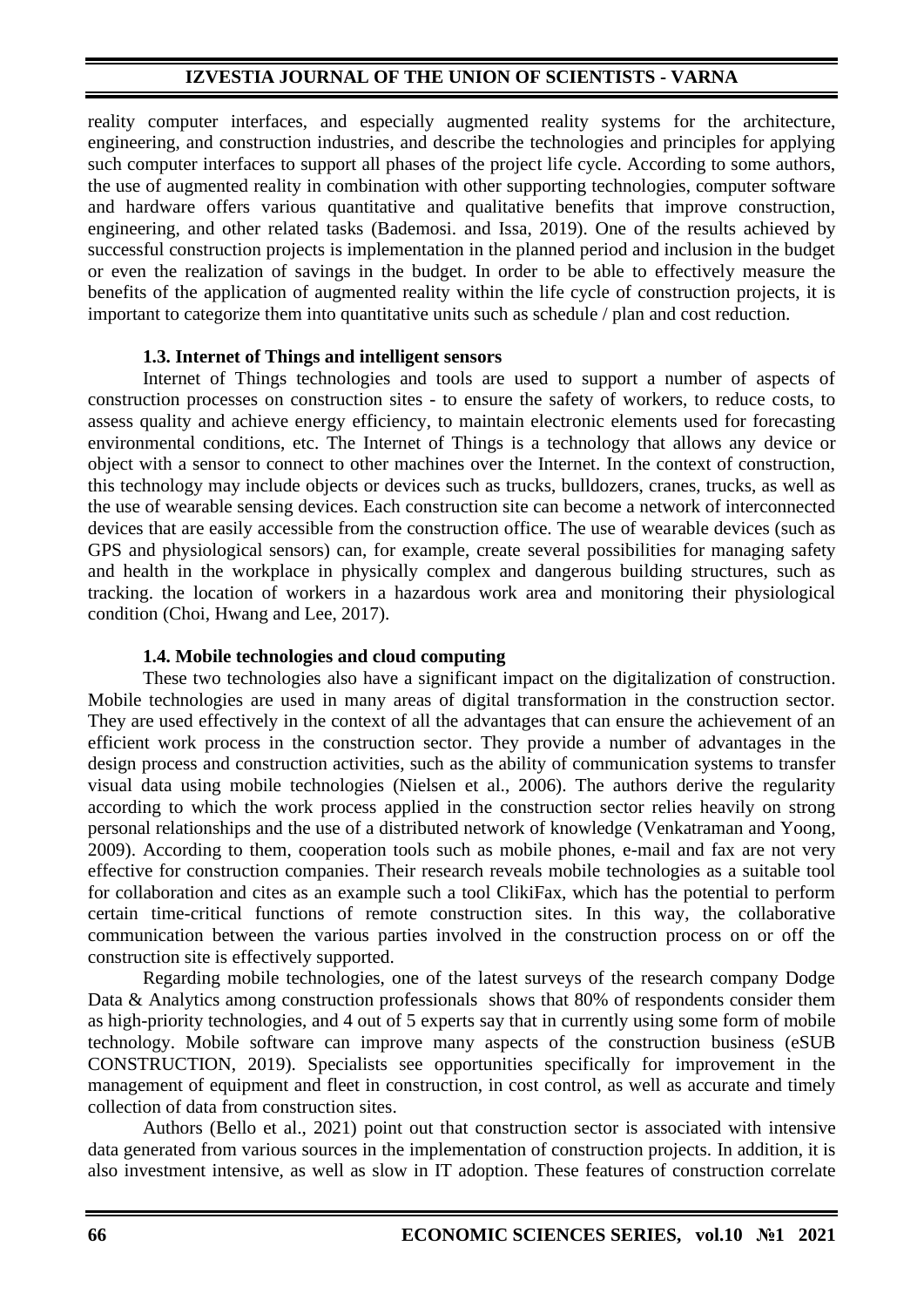# **ИЗВЕСТИЯ НА СЪЮЗА НА УЧЕНИТЕ – ВАРНА**

with the advantages of using cloud technologies. The creation of an efficient digital infrastructure is very important (Petrov, Radev, Dimitrov, Pasat and Buevich, 2021) especially for construction, this is a complex task. Cloud technologies can be an appropriate solution, as they provide scalable and cost-effective resources based on "pay as you go" pricing model that are particularly suitable for small and medium-sized enterprises. Research analyzes show the relevance of cloud computing to the indicated main technologies in construction - BIM, Internet of Things, virtual reality and augmented reality, mobile technology, and big data analytics.

#### **1.5. Drones**

An important characteristic feature of construction projects is their complexity, as well as the tendency to become even more complex. To this are added the requirements for reducing costs and reducing the time for project implementation, while increasing the quality requirements. To meet all these challenges in the construction process, new tools can be applied, such as unmanned Aerial Vehicles (UAVs) - drones. For example, the use of 3D laser technology using drones is suitable for the study of construction land, which is one of the most important tasks in any construction project (Mohammadnia. 2021). In addition to exploring the earth, 3D lasers quickly and accurately locate various infrastructure elements, such as water pipes, power lines, canals, telephone lines, optical cables, and more. This data is captured by the electronic components and entered digital planning tools used by the project manager. The use of drones in the construction process is highly recommended. They automate and optimize a number of important activities, such as land surveys for construction, monitoring of large construction sites, monitoring the progress of construction projects, etc. The authors point out that the application of unmanned aerial vehicles (drones) allows in construction to obtain good results (Konikov and Garyaev, 2021).

Drones are used to conduct aerial surveys and inspections of construction sites and sites, to monitor and inspect workers' health and safety, to generate progress reports, to take photographs, to laser scan and to record thermal images. Drone-based technology contributes to overcoming gaps and difficulties in communication between specialists and workers on construction sites and those working in offices.

3D lasers not only study the earth, but also very quickly identify water pipes, ducts, telephone lines, optical cables, and power lines. They capture all this data and enter it into digital planning tools that are available to the project manager.

#### **1.6. Artificial Intelligence and Machine Learning**

Artificial intelligence approach and in particular machine learning as its variety are currently representatives of the latest information technologies and are widely used in many areas of human life and economic sectors - healthcare, telecommunications, financial sector, logistics, retail industry, manufacturing, fast- moving consumer goods (FMCG), digital media, etc. Authors emphasize that intelligent methods and techniques provide an effective computational methods and robust environment for business intelligence in many areas Mach and Salem, 2010; Salem, Revett and El-Dahshan, 2009). This is especially true for construction, thanks to the huge potential of business intelligent techniques to process and analyze data from various sources.

Some authors (Helow and Salem, 2020) point out that the main strength of artificial intelligence methods is associated with its ability to perform tasks that require continuous, around the clock and high-speed expert work. Thanks to artificial intelligence, and machine learning, analyzes are more efficient and scalable, complementing human intelligence and, as a result, supporting timely decision-making.

On the other hand, for some sectors these technologies, incl. robotics can also be seen as a threat, as part of the workforce may become unnecessary. However, such a danger is absent in construction. There is a shortage of workers and specialists in this sector, and the help of artificial intelligence is especially needed there.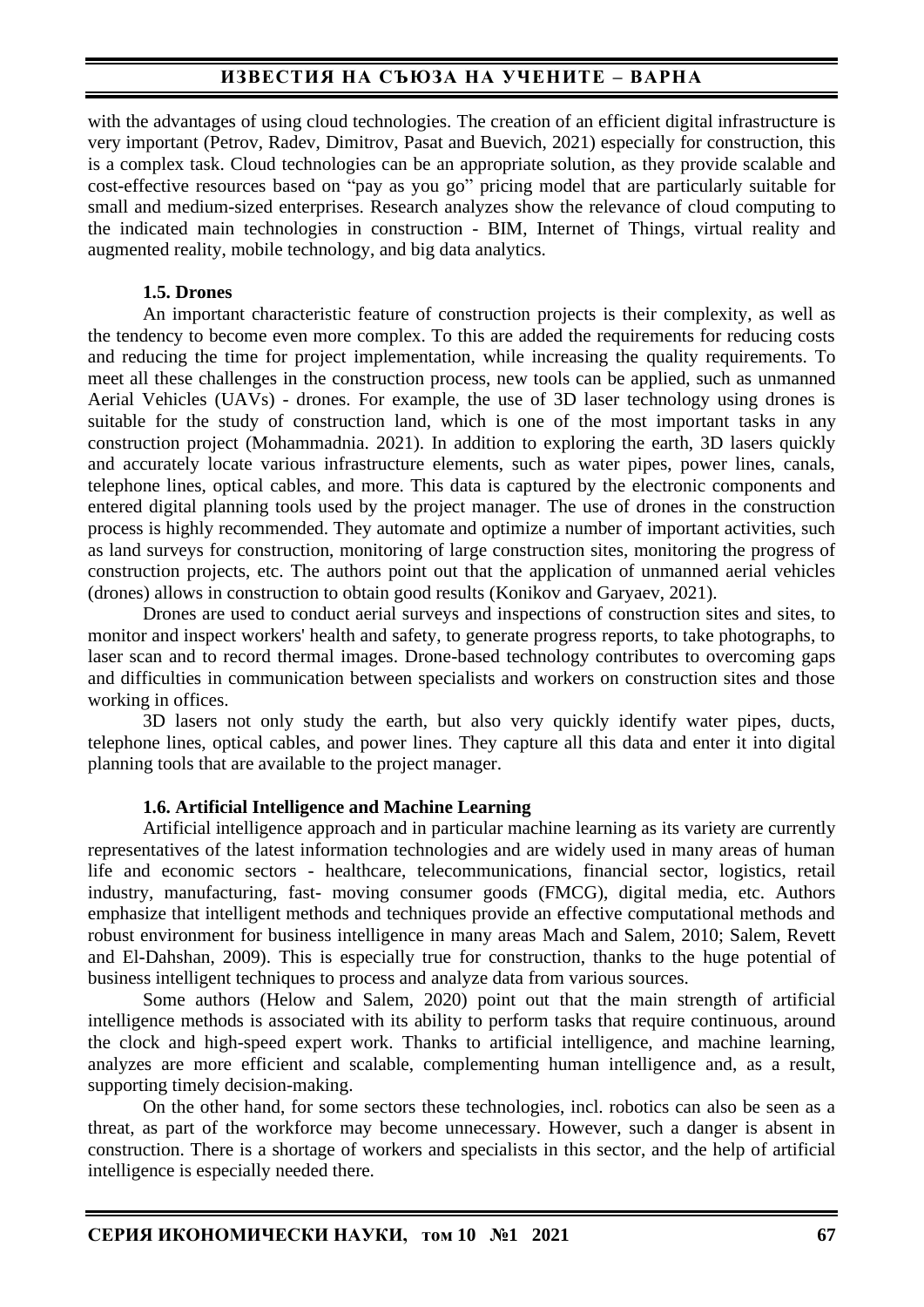In construction industry, machine learning is used to predict risks, assist in making management decisions and select the best option for the construction project, monitoring, maintenance, and avoidance of structural hazards through analysis of experience and more. The main direction in the application of artificial intelligence in the construction sector is the patterns discovery of in large data sets. Even in publications from the more distant past, authors consider the application of artificial intelligence techniques to generate plans for construction projects (Levitt, Kartam and Kunz, 1988). However, researchers from the consulting firm McKinsey predict that the application of artificial intelligence methods in the construction sector is expected to be relatively modest in near future and that construction must catch up, compared to several other sectors Blanco, Fuchs, Parsons and Ribeirinho, 2018).

#### **2. Impact of Resources on Digitalization in Construction**

Resources are crucial in the use of technologies, tools, and software to increase digitalization and digital transformation of the construction sector. To achieve a successful digital transformation, construction companies need to build a digital vision and strategy, as well as create an information architecture that determines the choice of technologies and make full use of IT investments. Several paramount situations need to be considered. To begin with, it is necessary to determine the digital maturity of the company's construction business at present (Wernicke, Stehn, Sezer and Thunberg, 2021), as well as to set the company's vision for the future state of digitalization. It is also necessary to identify gaps and define the actions and resources needed to address these gaps in several key areas - people, processes, technology, content (Earley Information Science, n.d).

Companies are now also offering the opportunity to online assess the digital maturity of construction businesses through the Construction Digital Maturity Ladder (CDML) (LetsBuild, 2021). An important part of the challenges facing the implementation of digitalization is the alignment and management of appropriate support resources and teams to focus on digital processes, the adoption of a vision of digital innovation, building digital enthusiasm among middle management (Ezeokoli, Okolie, Okoye and Belonwu, 2016; Solis, 2014; Capgemini, 2017).

Special emphasis is placed on the human resources on which digitalization relies. The importance of the management, experience, expertise, and capacity of the people involved in digitalization is paramount. The implementation of a digitalization strategy depends to a large extent on the motivation and abilities of the team of specialists. If the team includes appropriate members who work well together, in an appropriate organizational structure, then productivity and performance may be higher (Kraewing, 2017). In a growth-oriented digital strategy, special attention needs to be paid to the accompanying development of team skills and abilities. Practice shows that the best processes and the most expensive tools will not contribute to adequate digitalization if the company does not have the appropriate specialists.

The importance of human capital is also emphasized in the Manifesto of the European Construction Industry for Digitalization (CECE, 2018) from mid-2018, initiated by the Committee for European Construction Equipment (CECE) and most of the largest European construction associations. The manifesto pays special attention to the digital skills of professionals and workers and in particular to the need to identify and assess skills needs in the field of digital construction, support for quality training, retraining and retraining, support for industry in its initiatives. to attract young talent on the one hand, and to avoid job losses on the other.

The Manifesto of the European Construction Industry emphasizes the financial resources that should be used at European Union level to support the acceleration of the digital transformation process and to mitigate the impact of the initially low return on investment. To this end, it is proposed that the multiannual financial framework for the period after 2020 focus on financial support for the development of the above-mentioned digital skills of the people, as well as on research and development and IT infrastructure. The idea is to set aside the necessary resources for well-designed, intelligent, and connected assets that ensure the implementation of optimal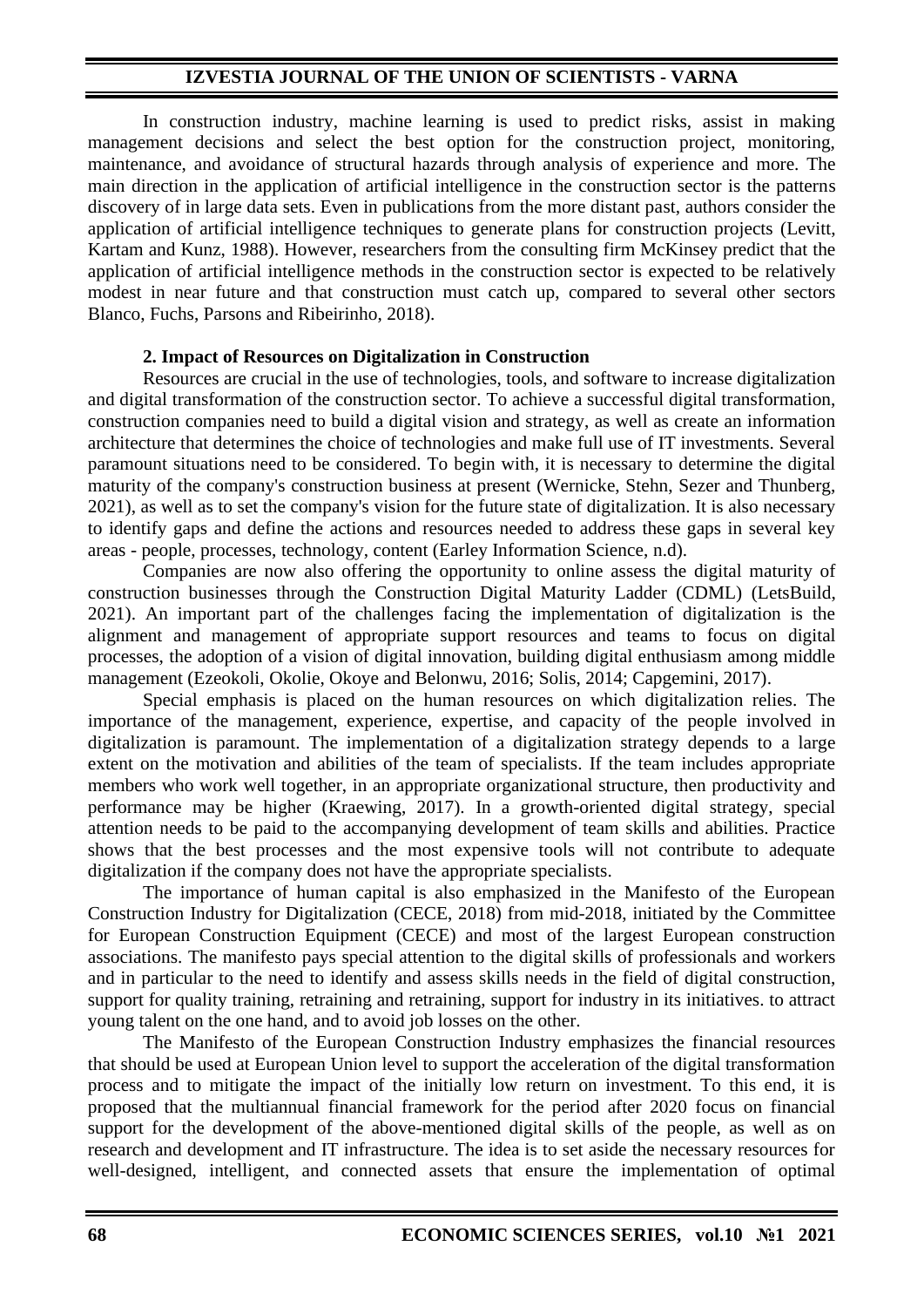# **ИЗВЕСТИЯ НА СЪЮЗА НА УЧЕНИТЕ – ВАРНА**

infrastructure for high-speed internet (CECE, 2018).

#### **Conclusion**

A distinctive trend for the construction sector is its relatively lower digitalization compared to other economic sectors. This trend reflects its greater complexity, as well as its characteristic conservatism. During the construction there are difficulties in automating the work processes on the work site. These features, as well as the factors identified because of the study play the role of motivating forces in the processes of digitalization.

The research in this paper brings out the main technologies and tools that are the drivers of the digitalization of construction. Among them, Building Information Modeling stands out in the first place. which is established as a leading standard for highly efficient construction. The application of virtual, augmented, and mixed reality technologies is changing the way construction companies prepare construction work and use and interact with data. Mobile technologies complement construction communication systems and effectively support collaborative communication between participants in the construction process. The study also found that the Internet of Things technologies and tools have huge potential that can be developed to support construction business processes. In turn, Unmanned Aerial Vehicles or Data called Drones and the 3D laser technology used can contribute to reducing costs and reducing the time to implement construction projects. Finally, is the importance for the construction of Artificial Intelligence and Machine Learning. For construction, which is characterized by labor shortages, the use of technologies and tools related to AI, Machine Learning and process robotics can be particularly useful. This lag of the sector in their implementation should be made up.

As a result of the analysis, this paper identifies some of the key resources needed to achieve successful digitalization and transformation of the construction sector. Special emphasis is placed on the need to determine the digital maturity of the construction business of the company. Human resources are mentioned as of paramount importance for digitalization.

Future research may study challenges associated with the implementation of some of these technologies and tools in the construction company. Тhe creation of a methodology for assessing digital maturity, especially for companies in the construction sector is planned.

#### **References**

- 1. Andersson, L., Farrell, K., Moshkovich, O. and Cranbourne, C. (2016) *Implementing Virtual Design and Construction using BIM: Current and future*. Routledge.
- 2. Bademosi, F. and Issa, R.R.A. (2019) Implementation of Augmented Reality throughout the Lifecycle of Construction Projects. In: Mutis, I. and Hartmann, T. (Eds) Advances in Informatics and Computing in Civil and Construction Engineering. In: *Proc. of the 32nd CIB W78 2018 Conference: IT in Design, Construction and Management*. Springer.
- 3. Bello, S.A. et al. (2021) Cloud computing in construction industry: Use cases, benefits. *Automation in Construction*, Vol. 122, 1034412, pp. 1-18.
- 4. Blanco, J.L., Fuchs, S., Parsons, M. and Ribeirinho, M.J. (2018) Artificial intelligence: Construction technology's next frontier. [Online] Available from: https://www.mckinsey.com/industries/capital-projects-and-infrastructure/our-insights/artificialintelligence-construction-technologys-next-frontier, [Accessed 02.10.2021].
- 5. Capgemini (2017) The Digital Culture Challenge: Closing the Employee-Leadership Gap. 2017, [Online] Available from: https://www.capgemini.com/consulting/wpcontent/uploads/sites/30/2017/07/dti\_digitalculture\_report.pdf, [Accessed 28.09.2021].
- 6. CECE (Committee for European Construction Equipment) (2018) Smarter Construction, Stronger Economy, Inclusive Society: The European Construction Industry Manifesto for Digitalisation, The European Construction Industry Manifesto for Digitalisation.pdf, [Online] Available from: https://www.cece.eu/news/2018/everyone/smarter-construction-stronger-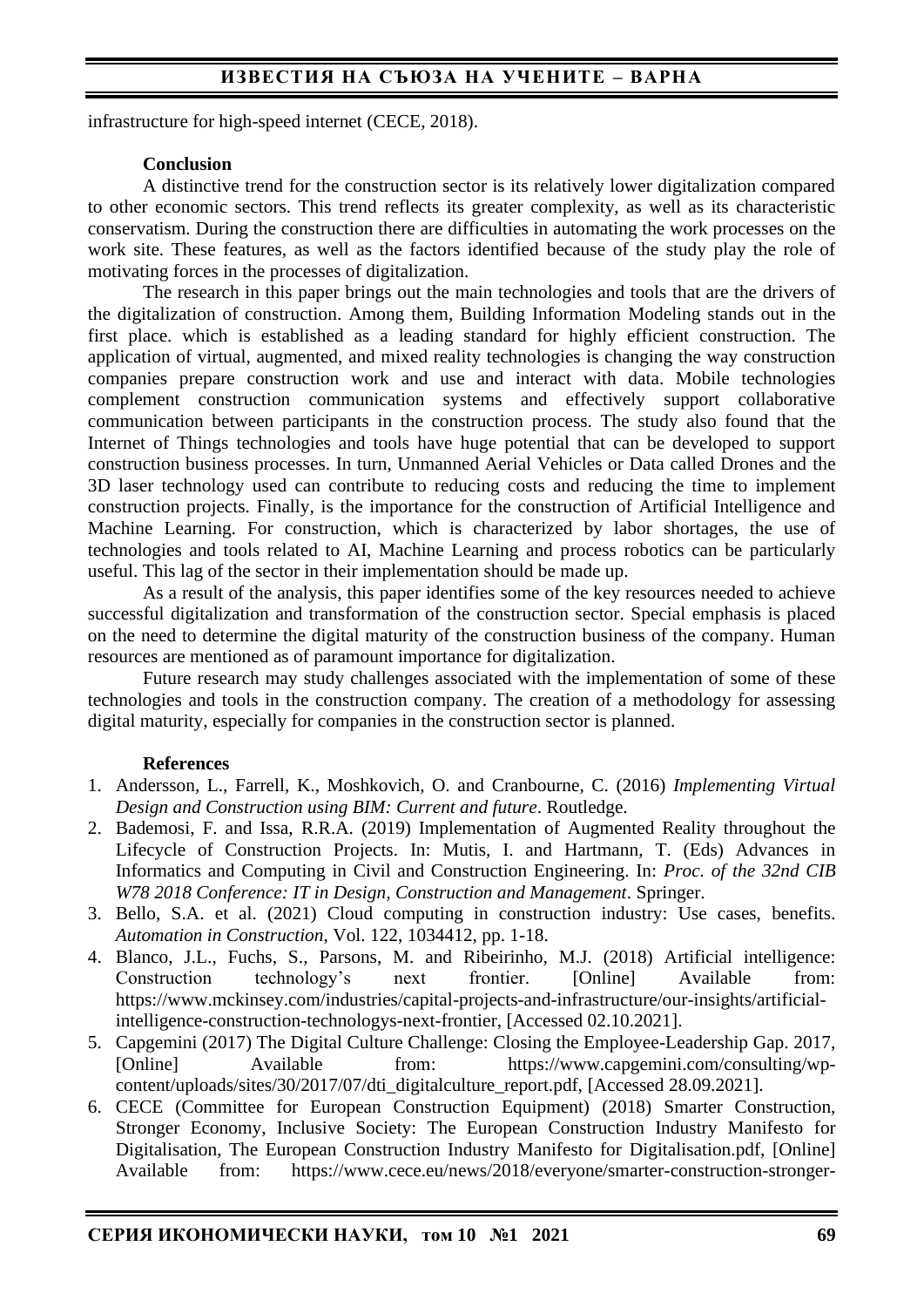economy-inclusive-society-the-european-construction-industry-manifesto-for-digitalisation, Accessed [12.09.2021].

- 7. Choi, B., Hwang, S. and Lee, S. (2017) What drives construction workers' acceptance of wearable technologies in the workplace? Indoor localization and wearable health devices for occupational safety and health. *Automation in Construction*, Vol. 84, pp. 31-41.
- 8. Dunston, P.S. and Wang, X. (2005) Mixed Reality-Based Visualization Interfaces for Architecture, Engineering, and Construction Industry. *ASCE Journal of Construction Engineering and Management*, 131(12), pp. 1301–1309.
- 9. Earley Information Science (n.d.) Building a Successful Digital TransformationRoadmap. [Online] Available from: https://cdn2.hubspot.net/hubfs/109038/EIS\_Assets/EIS-Whitepaper-Building-a-Successful-Digital-Transformation-Roadmap.pdf, [Accessed 02.06.2019].
- 10. Elghaish, F. et al. (2020) Toward digitalization in the construction industry with immersive and drones technologies: a critical literature review. *Smart and Sustainable Built Environment*, ahead-of-print.
- 11. eSUB CONSTRUCTION (2019) How Mobile Technologies Connect the Field Office with Integrated Labor Delivery., [Online] Available from: https://esub.com/mobile-technologytransforming-construction-industry/, [Accessed 12.09.2021].
- 12. European Parliament Directive 2014/24/EU of the European Parliament and of the Council of 26 February 2014 on public procurement and repealing Directive 2004/18/EC Text with EEA relevance. 2014, [Online] Available from: https://eur-lex.europa.eu/legalcontent/EN/TXT/PDF/?uri=CELEX:32014L0024&from=EN, [Accessed 22.08.2021].
- 13. Ezeokoli, F.O., Okolie, K.C., Okoye, P.U. and Belonwu, C.C. (2016) Digital Transformation in the Nigeria Construction Industry: The Professionals' View. *World Journal of Computer Application and Technology*, 4(3), pp. 23-30.
- 14. Fitzgerald, M., Kruschwitz, N., Bonnet, D. and Welch, M. (2014) Embracing Digital Technology: A New Strategic Imperative. *MIT Sloan Management Review*, 55(2), pp. 1-12.
- 15. Golizadeh, H., Hon, C.K., Drogemuller, R. and Hosseini, M.R. (2018) Digital engineering potential in addressing causes of construction accidents. *Automation in Construction*, Vol. 95, pp. 284-295.
- 16. Hasan А.Н. and Rasheed, С.М. (2019) The Benefits of and Challenges to Implement 5D BIM in Construction Industry. *Civil Engineering Journal*, 5(2), pp. 412-421.
- 17. Helow, K. R.El and Salem, A.-B. M. (2020) Are Artificial Intelligence (AI) And Machine Learning (ML) Having an Effective Role In Helping Humanity Address The New Coronavirus Pandemic? *WSEAS Transactions оn Biology аnd Biomedicine*, Vol. 17, pp. 110-115.
- 18. Izkara, J.L., Pérez, J., Basogain, X. and Borro, D. (2007) Mobile Augmented Reality, an Advanced Tool for the Construction Sector. In: *Proc. of the 24th W78 Conference*, Maribor, Slovenia, pp. 190-207.
- 19. Konikov, A. and Garyaev, N. (2021) Comprehensive use of IT solutions to monitor the state of construction sites. E3S Web of Conferences, Vol. 263, *Proc. of the 24th International Scientific Conference on Construction the Formation of Living Environment, FORM 2021*, Moscow, 22 - 24 April 2021, pp. 1-9.
- 20. Kraewing, M. (2017) *Digital Business Strategie für den Mittelstand*. Freiburg: Haufe-Lexware GmbH & Co. KG, pp. 1-190.
- 21. LetsBuild, Construction Digital Maturity Ladder (CDML), 2021, [Online] Available from: https://www.letsbuild.com/cdml/start-assessment, [Accessed 03.08.2021].
- 22. Levitt, R.E., Kartam, N.A. and Kunz, J.C. (1988) Artificial Intelligence Techniques for Generating Construction Project Plans. *Journal of Construction Engineering and Management*, 114(3), pp. 329-343.
- 23. Lu, W., Lai, C.C. and Tse, T. (2018) *BIM and Big Data for Construction Cost Management*. Routledge, pp. 1-156.